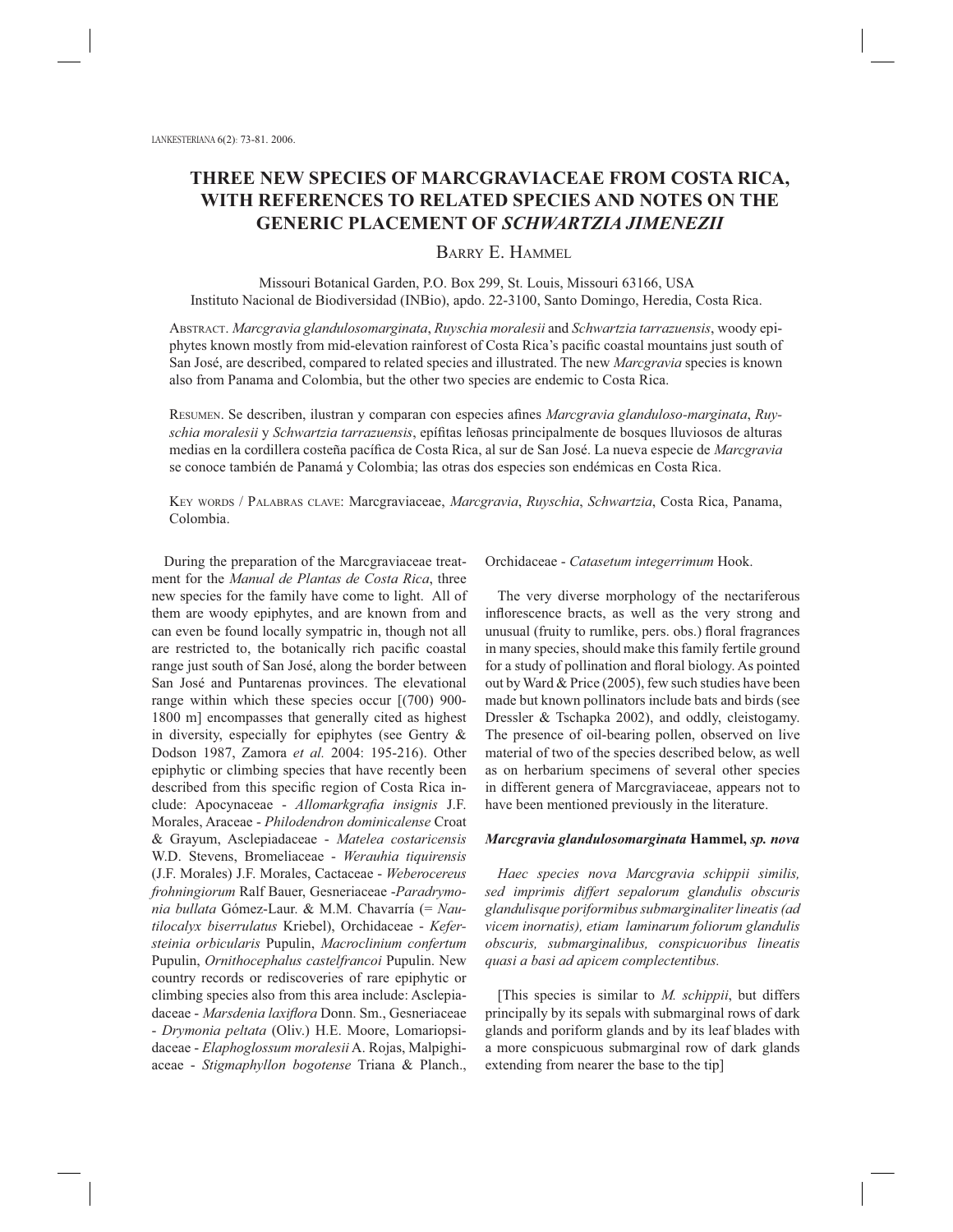TYPE: Costa Rica; San José, cantón de Tarrazú, entre Cerro Toro y Cerro Hormiguero, *ca*. 15 km al suroeste de San Marcos, camino a Quepos, 1100 m, 14 jul 2005 (fl, fr), *Hammel et al. 23714* (holotype: INB, isotypes: COL, CR, FR, MICH, MO, P). Figs. 1, 4A.

*Woody liana*; fertile branches terete, drying tan to light grayish tan, sometimes exfoliating, with lines of darker,  $\pm$  conspicuous lenticels to 1.5 x 0.7 mm. Mature *leaves* indistinctly petiolate, the petiolar region to only  $ca$ . 1 mm,  $\pm$  flattened above, rounded below; blade  $10.5-13 \times (2.5-)3-5$  cm, oblong-elliptic, drying grayish to orangish tan, usually lighter or more orangecolored below, the base often slightly asymmetrical, abruptly obtuse to rounded, rarely acute, the apex acute to broadly acuminate; *secondary veins* indistinct; hypophyllous *glands* in two distinct rows on each side of the midrib, the submarginal of dark, solid, circular to ovate dots running from a few mm of the midrib at base to a few mm of the tip, the laminar of 4-8(-14), mostly narrowly elliptic, poriform glands in a diagonal line from the base of the midrib towards the margin at about midleaf. *Inflorescence* erect, the peduncle 0.3-1 cm with 5-9 flowers and 1 nectary, the rachis 2-4 mm, shortly conical; pedicels 4.5-6 cm, ascending at mostly  $\leq 45^{\circ}$ , conspicuously lenticellate, the lenticels to *ca*. 2 mm in diam. and often 4-lobed, the epidermis drying light grayish tan, often transversely splitting, exfoliating. *Nectary* 1, erect, green to dark greenish purple, lenticellate as on the flower pedicels, the free pedicel 5-8 mm, the cup 35-50 mm, tubular, clavate, basally flanged to spurred, the spur 2-5 mm, apically sometimes with a small (to 6 mm) bud. *Flower buds* green, erect 13-18(-20) mm, conical with an acute- to obtusely rounded apex, the 2 bracteoles to 3.5 x 4 mm, semicircular to broadly ovate, born *ca*. 2 mm below the calyx, usually minute or lacking; *sepals* appressed, ± equal (the outer 2 slightly wider than the inner 2), *ca*. 7 x 11 mm, broadly semicircular, thin-margined with a continous submarginal row of conspicuous, dark glandular dots, and just inward of them, at the lower edges and sometimes nearly continuous, an additional row of few to many poriform glands; *corolla* calyptrate (see flower buds above). *Stamens* 34-44, prior to anthesis the filaments 4-5.5 mm, flattened, the anthers (3-)5-7.5 mm, oblong-linear, basally sagittate, apically retuse, releasing pollen in bud. *Ovary ca*. 8 mm, ± obturbinate, 9-loculate. *Fruits* 12-18 mm, slightly depressed globose, the sepals spreading.

DISTRIBUTION. This somewhat rare and overlooked species is known from Costa Rica to Colombia in rain forest at (700-) 900-1750 m elevation.

ETYMOLOGY. The epithet *glandulosomarginata* refers to the distinctive rows of dark and poriform glands on the margins of the sepals and the submarginal row of dark glands along nearly the entire length of the leaf blade.

DISCUSSION. This species is distinct for its submarginal rows of dark glands and poriform glands on the sepals, for its very obvious submarginal row of dark glands running from very near (1-5 mm from) the base to very near the tip of the leaf, and for the light grayish tan, transversely splitting and exfoliating epidermis of the pedicels. It somewhat resembles *M. brownei* (Triana & Planch.) Krug & Urb. in leaf size and shape, and the diagonal row of  $\pm$  numerous poriform hypophyllous glands, but in addition to the first stated characters, differs from that species by having fewer flowers and nectaries, and the pedicels ascending rather than at a right angle or reflexed. However, overall, the new species is more like *M. schippii* Standl., with which it has been confused and with which it agrees in most aspects, including that of having only one nectary per inflorescence. In addition to the first stated characters, it differs from *M. schippii* by having usually 4-8 or more instead of only 1-4 poriform hypophyllous glands on each side of the midrib. The submarginal hypophyllous glands of *M. schippii* are relatively pale, visible beginning no closer than 12 mm from the base of the blade, and are sometimes accompanied by a few somewhat poriform glands. Flowering pedicels of most material of *M. glandulosomarginata* lack bracteoles, whereas they are always present on *M. schippii*. These two species are somewhat separated elevationally, *M. schippii* known mostly from sea level to below 1000 m, and the new species not known from below 700 m, is found mostly between 1000-1750 m. The Colombian material included here has up to 14 hypophyllous glands in the diagonal row, whereas in Costa Rica, the most seen was eight.

ADDITIONAL SPECIMENS. COSTA RICA. **Heredia**: Cantón de Sarapiquí, Parque Nacional Braulio Carrillo, 1060 m, 29 Nov 1992 (st), *Boyle 1324* (MO); *John & Kathy Utley 5632* (DUKE, MO). **San José:** Cantón de Pérez Zeledón, Fila Tinamastes, 1140 m, 14 Febr 1996 (fr), *Hammel et al. 20205* (INB, MO); cantón de Tarrazú, entre Nápoles y Santa Marta, 1400 m, 5 ago 1994 (fl ), *O. Vargas 460* (INB, MO); 1360 m, 5 Aug 2005 (fl, fr) *Hammel & Pérez 23760* (CR, INB, MO); 13 Jan 2006 (fl, fr), *Hammel et al. 24043* (CR, INB, F, MO); 1100 m, 17 Febr 2006 (fl , fr), *Hammel et al.*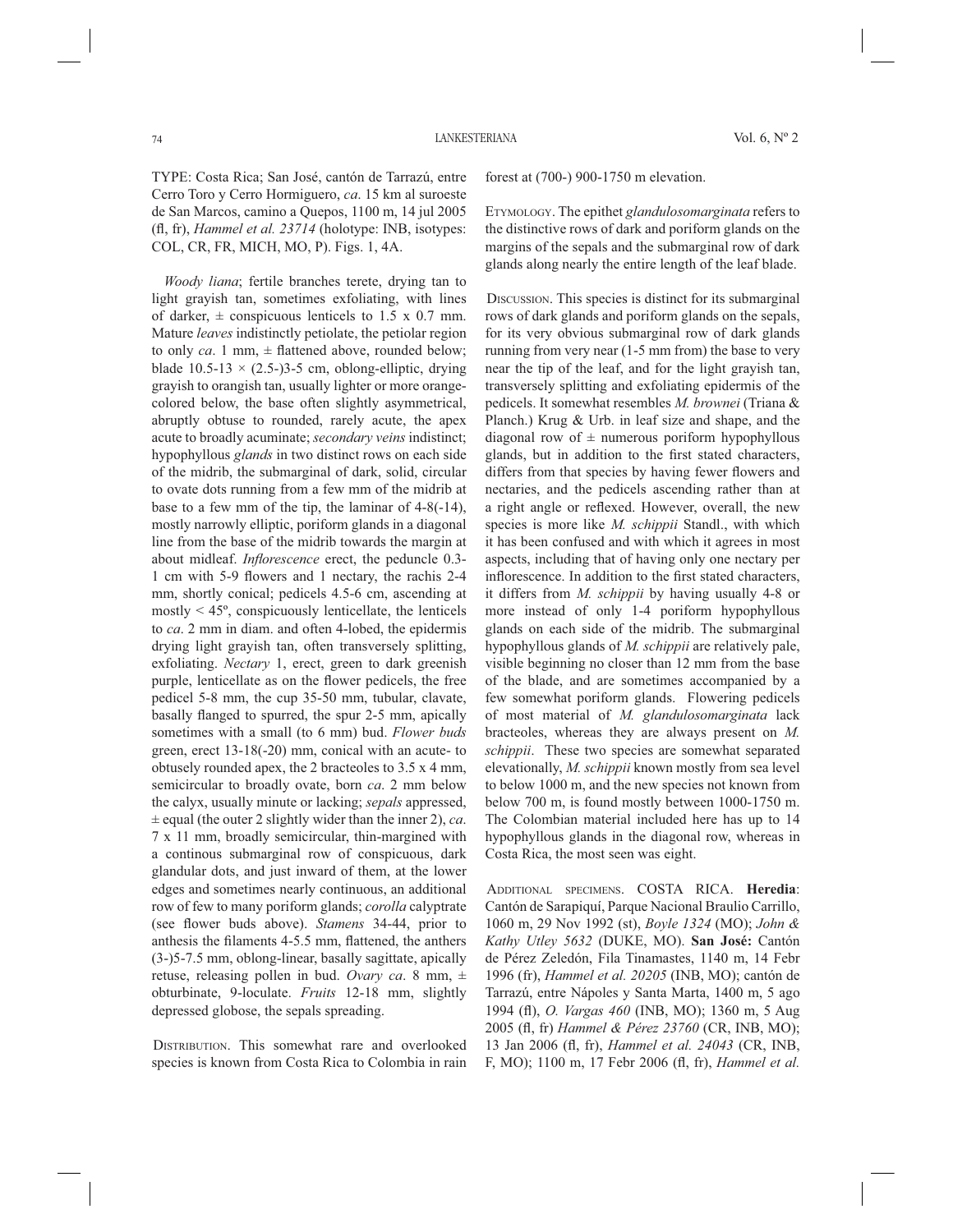*24114* (FR, INB, MO). PANAMA. **Chiriquí:** 1000 m, 2 Aug 1984 (fl ), *Churchill 5919* (MO). **Coclé:** 930 m, 6 Dec 1979 (fr), *Croat 49214* (MO); 700-750 m, 27 Nov 1985 (fr), *McPherson 7685* (MO). COLOMBIA. **Antioquia**: Urrao, Las Orquídeas, 890 m, 1 abr 1988 (fr), *Cogollo et al. 2903* (JAUM, MO); 1450 m, 18 oct 1993 (fl ), *Cogollo et al. 7066* (JAUM, MO); 1450 m, 5 dic 1993 (fl, fr), *Cogollo et al. 7819* (MO); 1750 m, 24 Sept 1987 (fr), *Zarucchi et al. 5722* (MO).

### *Ruyschia moralesii* **Hammel,** *sp. nova*

*Haec species nova Ruyschia andina cum floribus quinquestaminatis et ovario triloculari valde similis, sed imprimis differt laminis foliorum notabile angustioribus, tenerioribus, glandulis hypophyllis minus conspicuibus sed magis numerosis, area latiore in utroque costae lato dispersis.*

[This species is most similar to *R. andina* for its flowers with 5 stamens and a 3-locular ovary, but differs from it principally by its distinctly narrower and much less coriaceous leaves with less conspicuous but more numerous hypophyllous glands spread in a wider area on each side of the midrib.]

TYPE: Costa Rica; San José, Cantón de Tarrazú, *ca*. 19 km de San Marcos, camino a Quepos por Londres, 17 febr 2006 (fl ) *Hammel et al. 24095* (holotype: INB, isotypes: CR, FR, MICH, MO, P, QCA). Figs. 2, 4B.

*Shrubby epiphyte* or woody liana. *Leaves* with a definite petiole 0.5-1 cm, slightly flattened above; blade  $7.5\n-10 \times 3\n-3.5$  cm, oblanceolate, drying dark tan to nearly black, the base  $\pm$  symmetrical, cuneate, the apex acute to obtuse, mucronate, sometimes retuse; *secondary veins* obscure on both surfaces, slightly more evident below; hypophyllous *glands* inconspicuous, 16-40 (on each side of the midrib), poriform, more or less scattered the length of the blade in a broad band between the margin to *ca*. halfway to the midrib. *Inflorescence* an erect raceme, 6-21 cm (including the peduncle) with  $25-70$  flowers; pedicels  $5-10$  mm patent at anthesis, lacking lenticels. *Nectaries* green, attached 1.5-2.5 mm below the flower, *ca*. 6 mm,  $\pm$ spoon shaped with a narrow stalk (*ca*. 2 mm) and an orbicular, abaxially concave lamina (*ca*. 4 mm) with 2 hypophyllous, poriform glands. Mature *flower buds* 5-6 mm, globose-ovoid, the 2 bracteoles sepaloid, *ca*. 1.5 x 2 mm, broadly semicircular, born just below and appressed to the sepals;  $sepals \pm \text{equal}, ca. 2.5 \times \text{m}$ 3 mm, broadly semicircular; *corolla* green, the petals

5, basally connate to about the level of the sepals, the lobes reflexed, 4-5 x 3.5-4 mm, ovoid. *Stamens* 5, the filaments green, 3-4 mm, narrowly triangular-flattened, the anthers orangish yellow, 1.5-1.7 x *ca*. 1 mm,  $\pm$ triangular, basally sagittate, apically obtuse, the pollen orangish yellow, apparently mixed with oil. *Ovary ca*. 4 mm (including the *ca*. 1 mm style),  $\pm$  bottle-shaped, 3-locular, the stigma indistinctly lobed. *Fruits* greenish pink, *ca*. 8 mm (including the *ca*. 2 mm stylar beak), globose-ovoid.

DISTRIBUTION. This species is known only from Costa Rica, along the central pacific slope in coastal mountains towards the northern end of the Talamanca cordillera in rain forest between 1100-1800 m elevation.

ETYMOLOGY. This species is dedicated to friend and colleague, Juan Francisco Morales, instrumental in the discovery of this and hundreds of other new species and new records for Costa Rica, especially from his favorite haunts in the Acosta region, along the Pacific slope, just south of San José.

DISCUSSION. Among Costa Rican species, *R. moralesii* resembles the rare *R. enervia* Lundell for its five stamens, but it differs markedly from that species by having more numerous hypophyllous glands (to only *ca*. 7 in *R. enervia*), nectariferous bracts having a stalk, rather than being sessile, and arising somewhat distant from the flowers rather than virtually adjacent to them, smaller flowers, and a 3- (rather than 2-) locular ovary. Only one other species currently placed in *Ruyschia*, the recently described, South American *R. andina* de Roon (de Roon 2005) has a 3-locular ovary. This new Costa Rican species is most probably sister to *R. andina*, differing from it most obviously by its distinctly narrower and much less coriaceous leaves with less conspicuous but more numerous hypophyllous glands spread in a band, rather than a distinct line. It also appears to have the nectaries placed more distant from the flowers, and somewhat smaller inflorescences. Otherwise, the distinctly petiolate leaves, the shape and position (somewhat distant from the flower) of the nectariferous glands, flower size and number of stamens are the same as or similar to *R. andina*. *Ruyschia andina* is known from 1800-2300 m elevation in rain and cloud forest on the eastern slopes of the Andes of Ecuador, Perú and Bolivia.

The similarity of *Ruyschia moralesii* and *R. andina* to another Marcgraviaceae endemic to Costa Rica, *Schwartzia jimenezii* (Standl.) Bedell, needs further investigation. The current placement of this species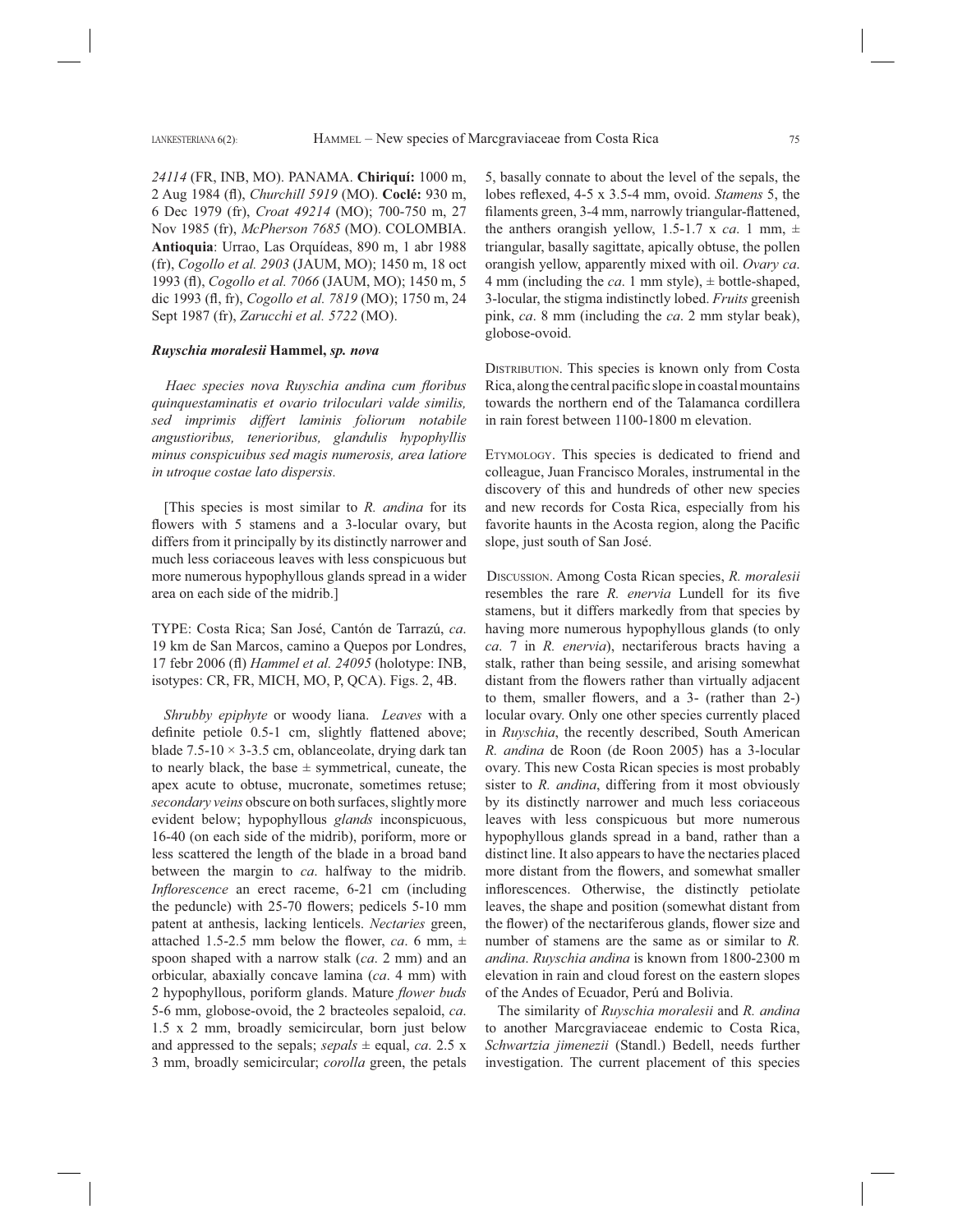in *Schwartzia* apparently balances precariously on the position of its nectaries, at or below the middle of the pedicel rather than near the base of the flower, and on its somewhat elongate pedicels. It too has five stamens and a 3-locular ovary, a combination that is unusual, if not unique (to these three species) in the family. It also has similarly shaped, distinctly petiolate leaves with numerous hypophyllous glands and stalked, rather than sessile nectariferous bracts. In all respects *Ruyschia moralesii* must certainly be more closely related to *Schwartzia jimenezii* than to any Costa Rican species now placed in *Ruyschia*.

Over the years, *Schwartzia jimenezii*, originally described as a *Ruyschia*, has been shuttled, somewhat uncomfortably, to other genera (also *Norantea*), its unusual combination of characters having been contentious, and pointing "toward affinities with species of *Ruyschia*" (see Bedell 1985: 168). In a recent molecular phylogenetic work (Ward & Price 2002) that sampled each of the currently recognized genera of Marcgraviaceae, the only robust finding within subfamily Noranteoideae was a sister group relationship between *Ruyschia phylladenia* Sandwith and *Schwartzia costaricensis* (Gilg) Bedell, even though *Ruyschia* has commonly been considered closely related to *Soroubea* (see de Roon 2005). Neither the currently accepted subdivision of Noranteoideae into six genera nor the older concept with only three, was supported by the molecular study of Ward & Price (2002). The placement of species in this group has often been problematic, numerous of them having been transferred among two or more of the currently accepted genera. As pointed out by de Roon (2005), recent studies of Marcgraviaceae at the generic level (Ward & Price 2002, Van Evelghem upublished thesis) have sampled very few species, and decisions concerning taxon realignments should await more indepth studies. With these considerations in mind, and given that *Ruyschia* is the oldest generic name in subfamily Noranteoideae, one can speculate that further molecular and morphological phylogenetic work in the family is likely to expand the current concept of *Ruyschia*.

ADDITIONAL SPECIMENS. COSTA RICA. **Puntarenas**: Cantón de Parrita, Cabeceras del Río Negro, 1100- 1300 m, 27 ene 2002 (bud), *J.F. Morales 8295* (CR, INB, MO); Fila Chonta, 1100-1400 m, 27 dic 1997 (bud), *J.F. Morales & R.J. Abarca 6297* (INB, MO). **San José**: Cantón de Dota, Fila Mona, 1800-1850 m, 25 febr 2001 (bud), *J.F. Morales 7575* (CR, INB, MO, NYBG, U); cantón de Tarrazú, *ca*. 17 km suroeste de San Marcos de Tarrazú, por el camino a Cerro Cura, 1500 m, 20 dic 2005 (bud, fr), *Hammel et al. 23979* (CR, INB); (bud), *Hammel et al. 23981* (CR, INB, F, MO); 12 ene 2006 (bud), *Hammel et al. 24030* (INB, MO, MICH, USJ); *ca*. 19 km de San Marcos de Tarrazú, camino a Quepos, por Londres, 1700 m, 13 ene 2006 (bud), *Hammel et al. 24035* (CR, INB, MO, F); del puente de San Marcos 18 km camino hacia Quepos, propiedad de la familia Garro, 1370 m, 13 ene 2006 (bud), *Hammel et al. 24045* (CR, INB, MO, P).

#### *Schwartzia tarrazuensis* **Hammel,** *sp. nova*

*Haec species nova Schwartzia costaricensi similis, sed nectariis galeiformibus (ad vicem cochleariformibus) glandulisque hypophyllis paucioribus differt; etiam Schwartzia brenesii ob formam nectariorum similis, sed nectario pedicelli basi proximo (ad vicem pedicelli medio) nato, pedicellis longioribus, 6- 8(-10) (ad vicem 4) glandulis hypophyllis in utroque costae lato distincta; a duabus praecedentibus speciebus polline diluto-luteo vel sordido-albo (ad vicem purpureo vel magenteo) dignocenda.*

[This species is similar to *Schwartzia costaricensis*, but differs by its helmet-shaped (versus spoon-shaped) nectaries and by fewer hypophyllous glands; it is also similar to *S. brenesii* for the shape of its nectaries, but differs by the nectary born near the base of the pedicel (versus the middle), by its longer pedicels, and by 6-8(-10) (versus 4) hypophyllous glands on each side of the midrib; the new species differs from both these species by its pollen pale yellow or sordid white (versus purple or magenta)]

TYPE: Costa Rica; San José, cantón de Tarrazú, *ca*. 13 km suroeste de San Marcos camino a Quepos, *ca*. 0.8 km sur del cruce con el camino a Fila San Isidro, sobre camino a Cerro Toro, 1300 m, 14 jul 2005 (fl, fr), *Hammel et al. 23715* (holotype: INB, isotypes: COL, CR, F, FR, MICH, MO, P). Figs. 3, 4C.

*Shrubby epiphyte* or woody liana; stems terete, drying reddish brown. *Leaves* with the petiolar region 0.1-1 cm, distinctly channeled above, thinlymargined and merging with the  $\pm$  abruptly expanded base of the blade; blade  $10-14 \times 4-5.5$  cm, elliptic to oblong or oblanceolate, drying reddish tan to dark reddish or olive brown, the base  $\pm$  symmetrical, abruptly acute to rounded, the apex acute to rounded, mucronate; *secondary veins* indistinct; hypophyllous *glands* 6-8(-10) (on each side of the midrib), circular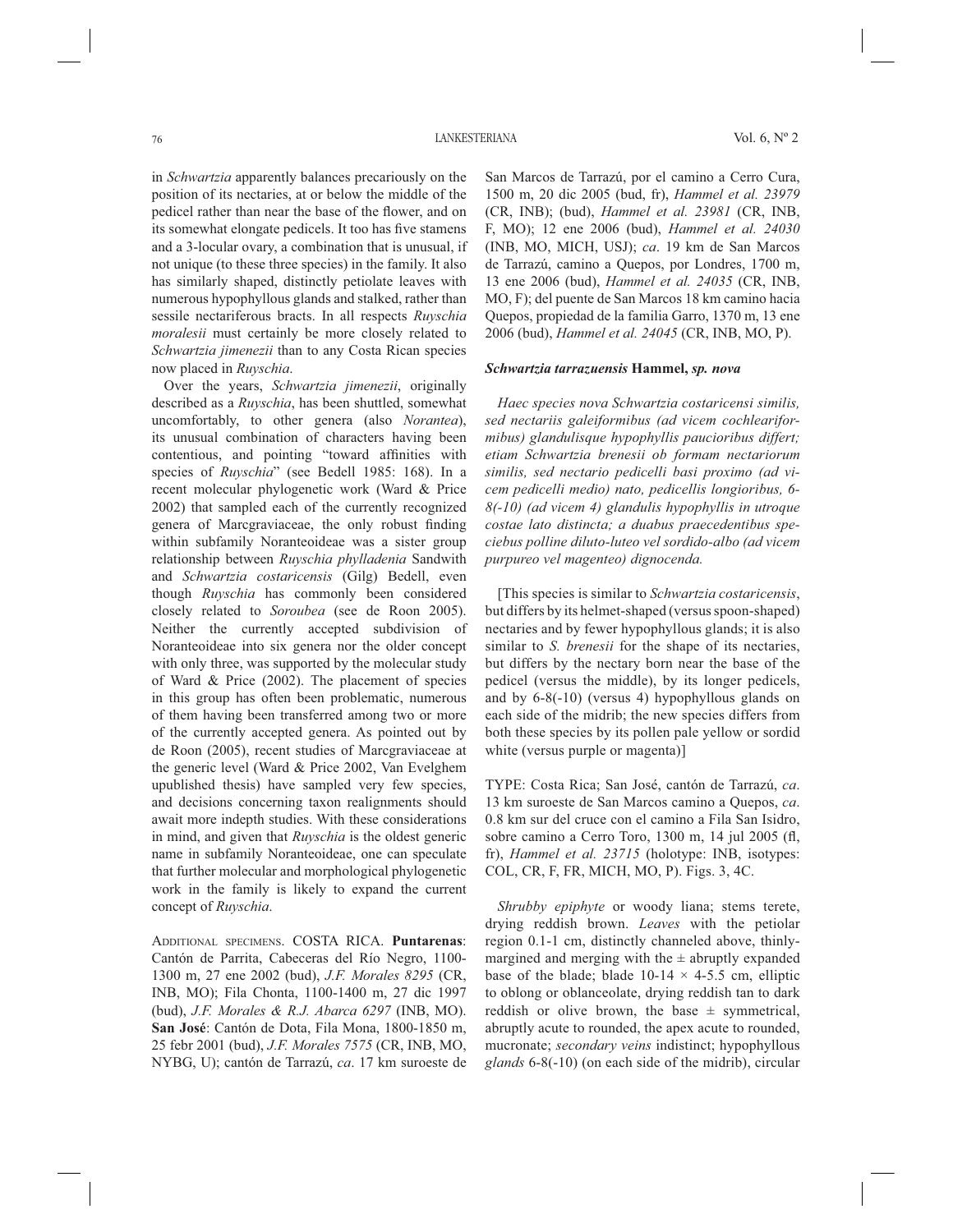to narrowly elliptic, poriform, in a distinct diagonal row on the lamina from the base of the midrib toward the margin at *ca*. 3/4 the length. *Inflorescence* an erect raceme, the rachis (including peduncle) 5-9 cm with 6-12 flowers; pedicels 3-6.5 cm, ascending at mostly < 45º, lacking lenticels. *Nectaries* green, attached 3- 10 mm from the base of the pedicel, 12-20 x 5-12 mm (at the rim), elongate helmet-shaped, flanged and sometimes with a spur on the rim. *Flower buds* green, erect, (9)13-16 mm, ovoid, the 2 bracteoles sepaloid, 3.5-6 x 5-7 mm,  $\pm$  semicircular, directly subtending and appressed to the sepals;  $sepals \pm \text{equal}, 5.5-8 \text{ x}$ 7-10 mm, broadly semicircular; *petals* 5, adaxially greenish red, strongly reflexed at anthesis  $13-20 \times 8$ -10 mm, narrowly ovate with an obtuse apex, connate in the basal 1/3. *Stamens* 12-14, the filaments bright red, 9-10 mm at anthesis, flattened, linear-ligulate,  $\pm$ adnate to the corolla tube, the anthers pale yellow, 9- 10 mm, narrowly triangular, basally sagittate, apically obtuse, introrsly dehiscent, the pollen pale yellow to sordid white, apparently mixed with oil. *Ovary* 8-10 mm (including the 2-3 mm style),  $\pm$  obturbinate, 4- or (rarely and only apically?) 5-loculate, the stigma 4- or (rarely) 5-lobed. *Fruits* green to reddish green, 18-25 mm, globose-apiculate.

DISTRIBUTION. *Schwartzia tarrazuensis* is known only from rain forest at 900-1400 m elevation, on the Pacific slope of Costa Rica's Cordillera de Talamanca.

ETYMOLOGY. This species is named for the cantón Tarrazú, locality of the type and most other collections.

DISCUSSION. Vegetatively, this species is very similar to *Schwartzia costaricensis*, with which it is locally sympatric, but differs by its helmet-, rather than spoon-shaped nectaries. It usually also has fewer hypophyllous glands, 6-8 being most common in the new species while *S. costaricensis* usually has more than 10 and as many as 20, on each half of the blade. In the shape of its nectaries the new species resembles *S. brenesii* (Standl.) Bedell, but that species has shorter pedicels (3-4 cm), and the nectary is born near the middle, rather than near the base of each pedicel. *Schwartzia brenesii* also has only four hypophyllous glands per lamina side. The pollen of both *S. costaricensis* and *S. brenesii* is purple or magenta while that of the new species is pale yellow to sordid white. The South American *S. weddelliana* (Baill.) Bedell, thought to be closely related to *S. brenesii* (Bedell 1985), has yellow pollen and helmet-shaped

nectaries, but much longer (2.5-4 cm) nectaries, and more stamens (22-25) than the new species.

ADDITIONAL SPECIMENS. COSTA RICA. **Puntarenas:** Cantón de Buenos Aires, Altamira de Biolley, 1150- 1350 m, 20 mar 1997 (fl), *J. Quesada 1900* (CR, INB, MO); cantón de Parrita, *ca*. 22 km suroeste de San Marcos de Tarrazú, rumbo a Fila Chonta, cabeceras del Río Negro y Río Palo Seco, 1200 m, 20 dic 2005 (fl .), *Hammel et al. 23996* (INB, USJ). **San José:** Cantón de Tarrazú, camino a Esquipulas, 1000-1100 m, 5 sept 1996 (fl , fr), *Hammel et al. 20413* (CR, INB, MO); camino a Quepos, 900 m, 24 febr 1996 (bud), *J.F. Morales & V. Ureña 5270* (CR, INB, MO).

ACKNOWLEDGMENTS. I thank Silvia Troyo for her, as ever, suitable-for-framing and precise illustrations, and Francisco Morales for leading me, once again, to his favorite haunts. This manuscript was finished during a 6 week tenureship as a visiting research scientist at the *Muséum National d'Histoire Naturelle, Departement Systématique et Evolution, Herbier National* (P). I am very grateful to that institution for providing financial assistantship, as well as to all the curators, librarians and technicians who so graciously facilitated our visit.

LITERATURE CITED

- Bedell, H.G. 1985. A generic revision of Marcgraviaceae, I. The *Norantea* complex. Unpublished Ph.D. thesis, Univ. Maryland, College Park.
- de Roon, A.C. 2005. A new species of *Ruyschia* (Marcgraviaceae) from the South American Andes. Novon 15: 414-415.
- --------- & S. Dressler. 1997. New taxa of *Norantea* Aubl. *s.l.* (Marcgraviaceae) from Central America and adjacent South America. Bot. Jahrb. Syst. 119: 327-335.
- Dressler, S. & M. Tschapka. 2002. Bird versus bat pollination in the genus *Marcgravia* and the description of a new species. Bot. Mag. 19: 104- 114.
- Gentry, A.H. & C.H. Dodson. 1987. Diversity and biogeography of vascular epiphytes. Ann. Missouri Bot. Gard. 74: 205-233.
- Van Evelghem, L. 2003. Houtanatomie en Pollenmorfologie van de Marcgraviaceae. Unpublished undergraduate thesis, Institute of Botany and Microbiology, K.U. Leuven.
- Ward, N.M. & R.A. Price. 2002. Phylogenetic relationships of Marcgraviaceae: insights from three chloroplast genes. Syst. Bot. 27: 149-160.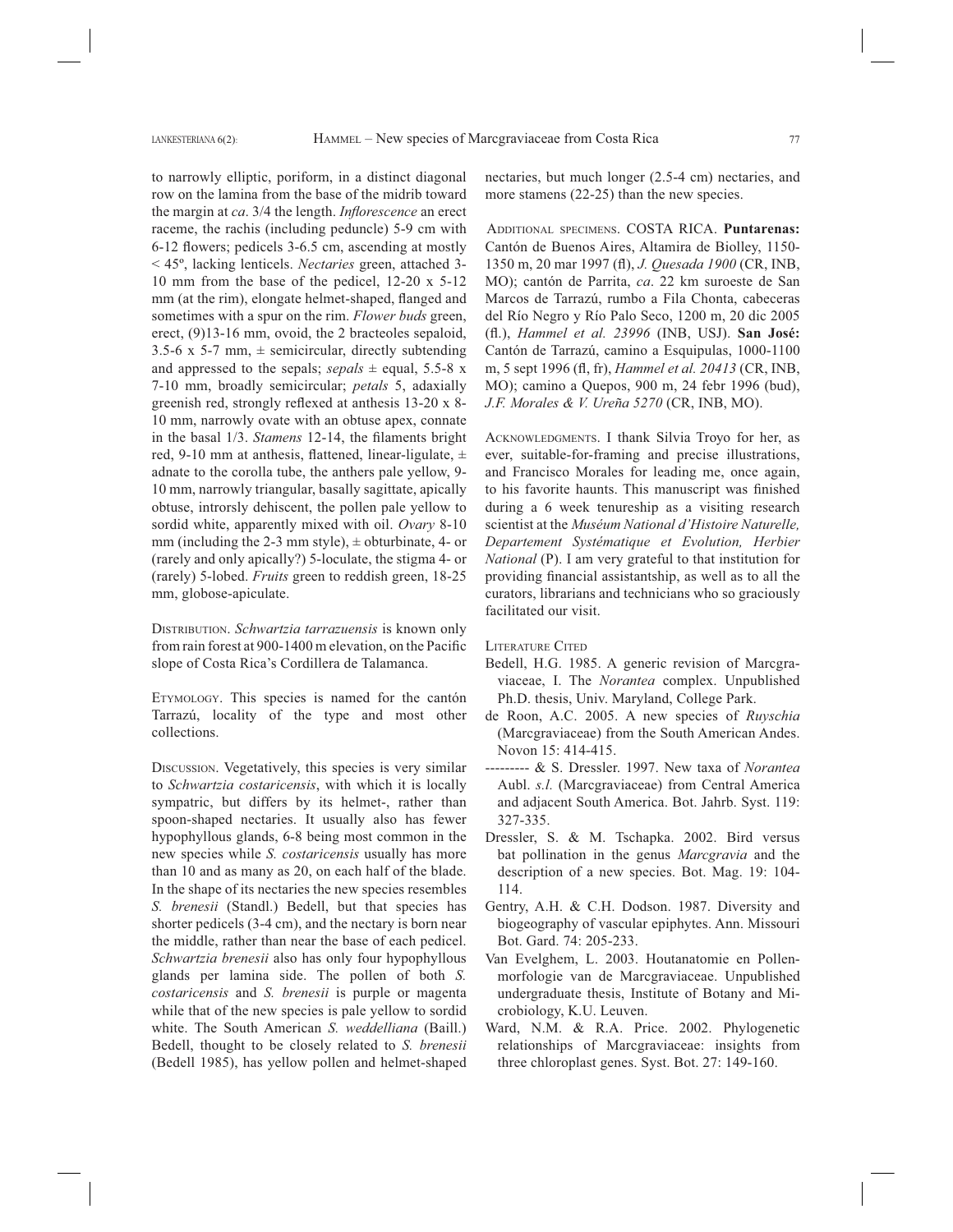Zamora, N., B.E. Hammel & M.H. Grayum. 2004. Novelties. *In*: Hammel, B.E., M.H. Grayum, C. Herrera & N. Zamora (eds.). Manual de Plantas de Costa Rica. Vol. I. Introducción. Monogr. Syst. Bot. Missouri Bot. Gard. 97: 217- 240.



Fig. 1. *Marcgravia glandulosomarginata* Hammel -A. Branch with mature inflorescence just prior to anthesis. -B. Close-up of calyx showing submarginal rows of glands. -C. Cross section of ovary. -D. Nectary. -E. Fruiting pedicel with detail of lenticels. -F. Lower surface of leaf with detail showing submarginal glands. E from *Hammel et al. 20205* (INB), all others from *Hammel et al. 23714* (INB).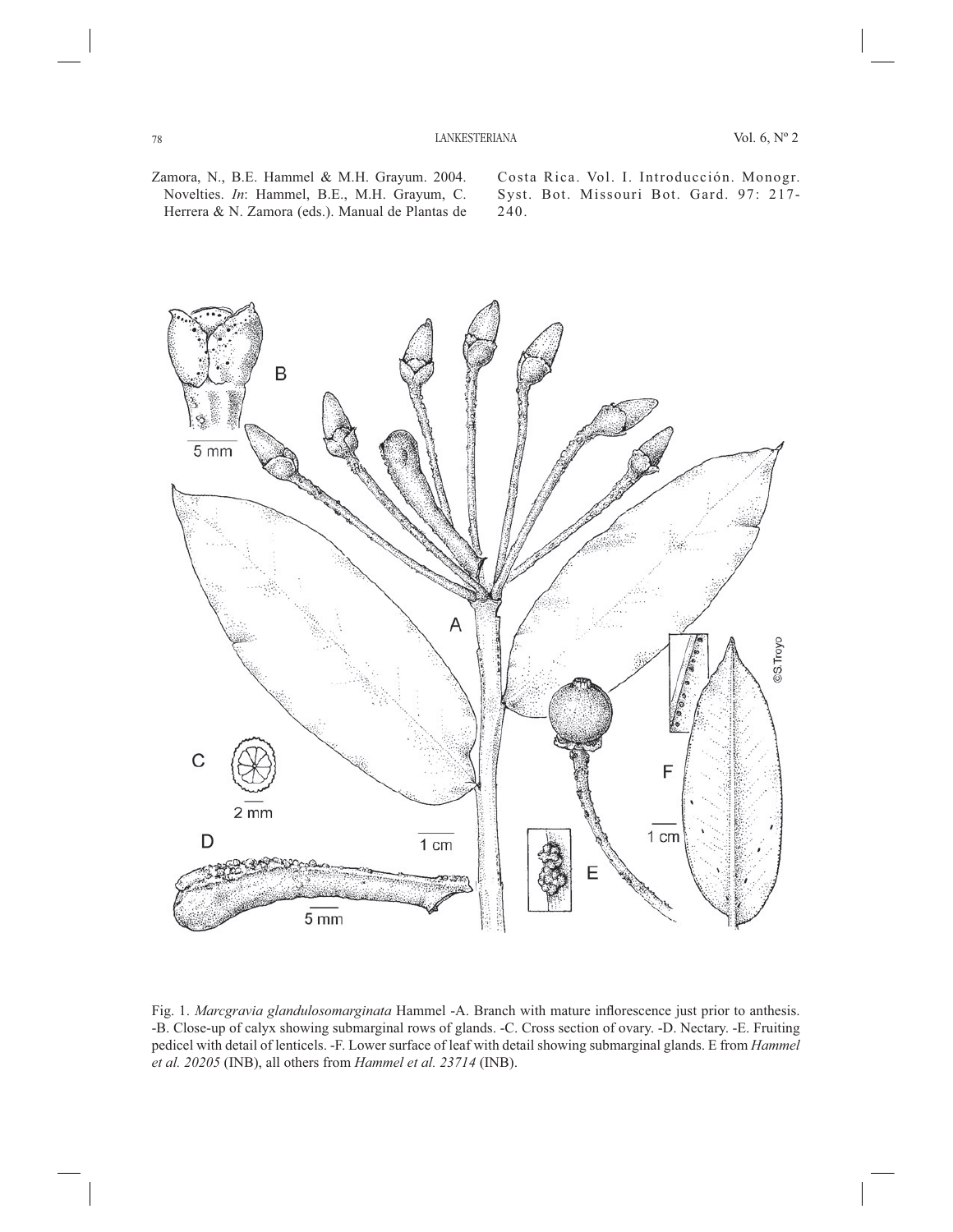

Fig. 2. Ruyschia moralesii Hammel -A. Branch with inflorescence prior to anthesis with detail of leaf lower surface showing hypophyllous glands. -B. Open flower with pedicel and nectary. -C. Ovary with calyx (corolla removed) and partial corolla showing adnate stamens. -D. Mature flower bud. -E. Cross section of ovary. -F. Open flowers at rachis. -G. Fruit. A from *Morales 6297* (INB), B-F from *Hammel et al. 24095* (INB), G from *Hammel et al. 23979* (INB).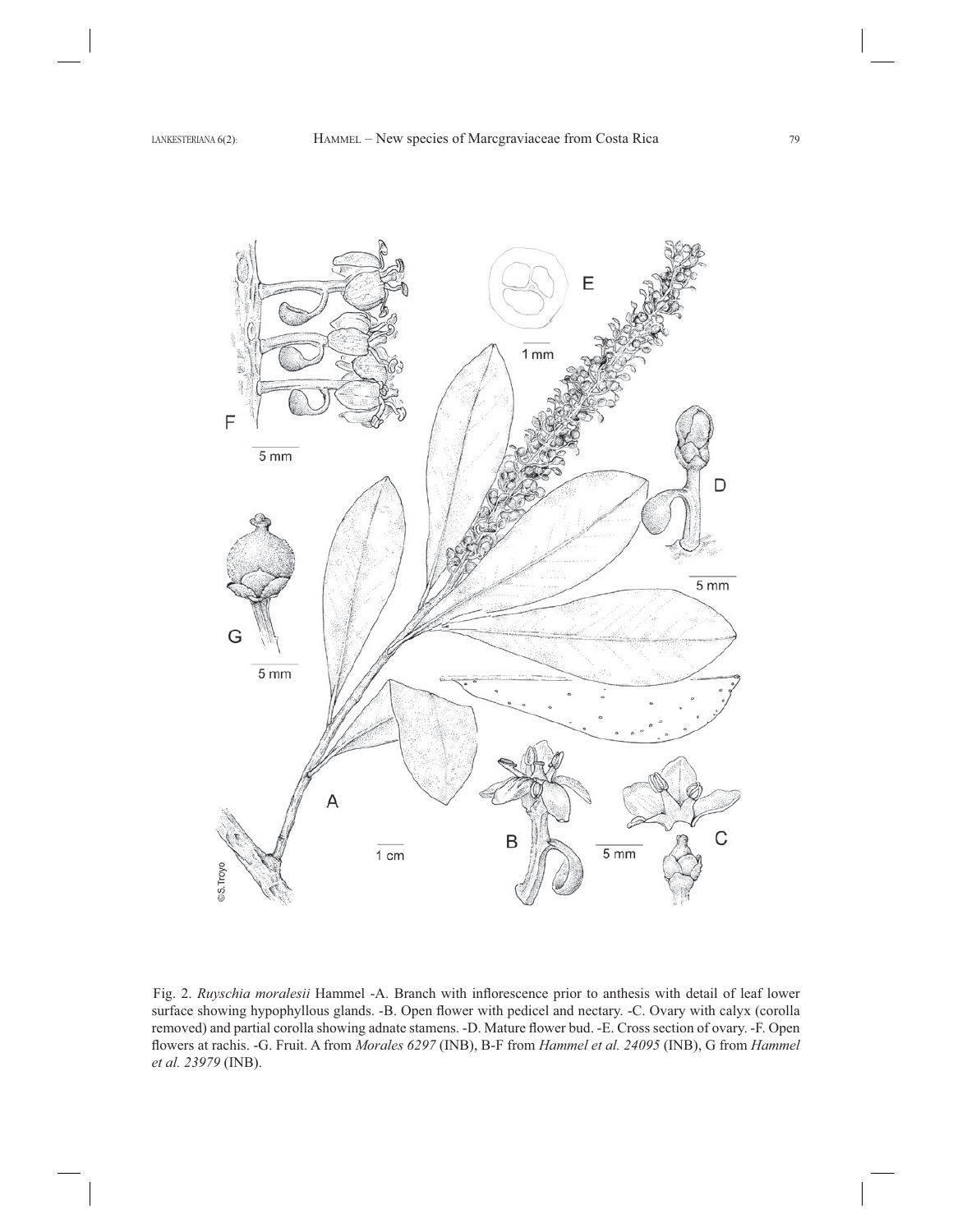

Fig. 3. Schwartzia tarrazuensis Hammel -A. Branch with mature inflorescence just prior to anthesis. -B. Lateral, front and longitudinal section views of nectary. -C. Fruit at top of pedicel. -D. Ovary and top view of stigma. -E. Stamens. -F. Corolla lobe, showing adnate stamens. -G. Mature bud with calyx and corolla lobes removed. B from *Quesada 1900* (INB), all others from *Hammel et al. 20413* (INB).